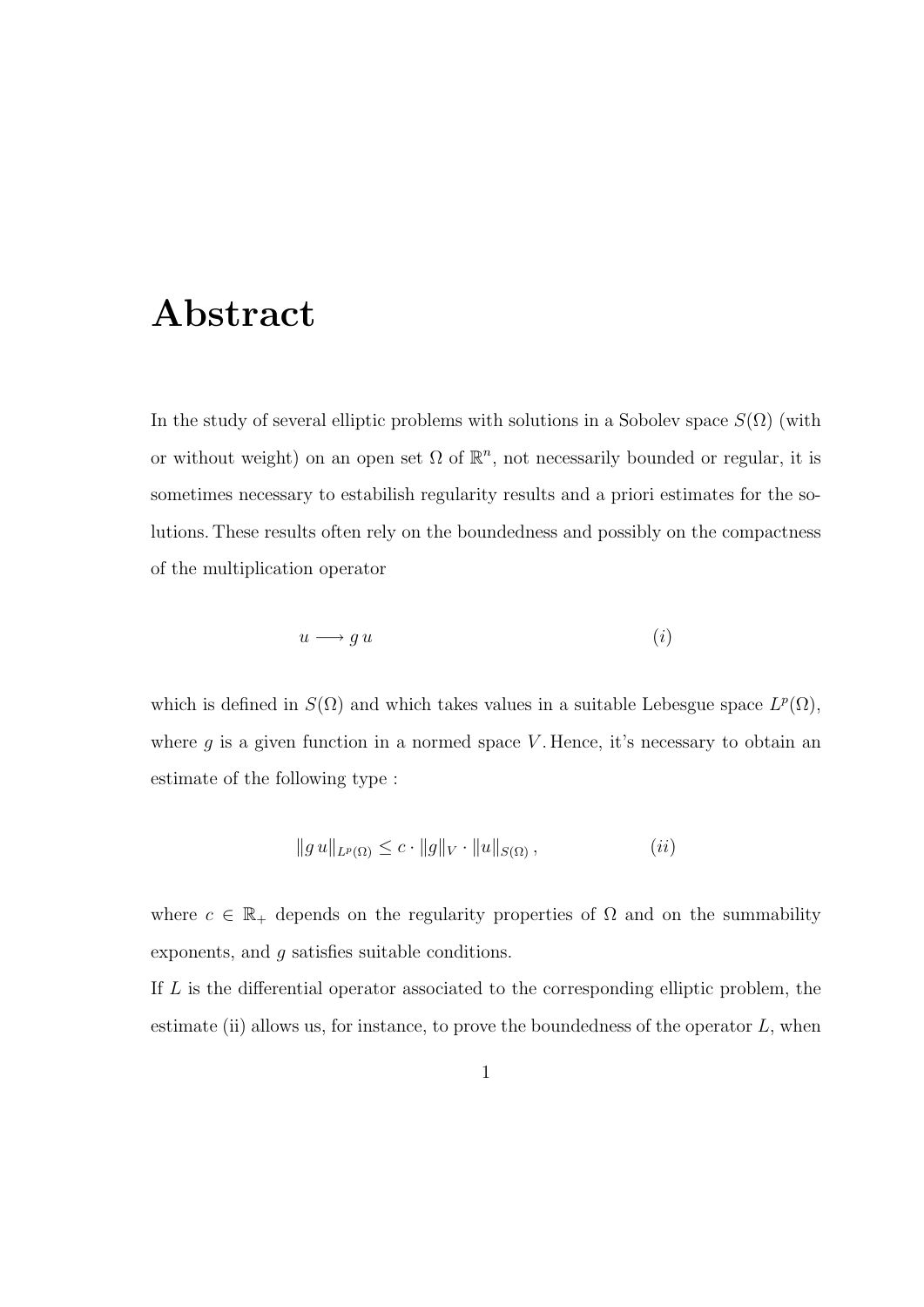$g$  is a coefficient of L. In some particular cases, it's not possible to obtain certain regularity results for the operator  $L$  itself, because of its non regular coefficients. Hence, there is the need to introduce a suitable class of operators  $L<sub>h</sub>$ , whose coefficients, more regular, approximate the ones of L. This " deviation " of the coefficients of  $L<sub>h</sub>$  from the ones of  $L$  needs to be done controlling the norms of the approximating coefficients with the norms of the given ones. Hence, it is necessary to obtain estimates where the dependence on the coefficients is expressed just in terms of their norms (in this case, for instance, there are no problems when passing to the limit). In other words, if  $g$  is a coefficient of operator L and  $g_h$  is a coefficient of  $L_h$  more regular, it's necessary to have a " good control" of the difference  $g-g_h$ . The introduction of decompositions for functions in suitable function spaces (where the coefficients of differential operator L belong) plays an important role in this approximation process.

Having this in mind, our purpose is to construct suitable decompositions for functions belonging to some specific functional spaces whose introduction is related to the solvability of certain elliptic problems of above mentioned type. As application, we want to study the boundeness and the compactness of an operator in Sobolev spaces with or without weight.

Let F be a Banach space and  $F_0$  be a subset of F, then we can consider the closure C of  $F_0$  in F. The idea of our decomposition is to split a function  $g \in C$  in the sum of a "good" part  $g_h$ , which is more regular, and of a " bad " part  $g - g_h$  whose norm can be controlled by means of a continuity modulus of the function  $q$  itself.

In the first part of work we deepen the study of some weighted functional spaces whose introduction is related to the solvability of Dirichlet problems for linear second order elliptic equations in non regular domains and in weighted Sobolev spaces. As ap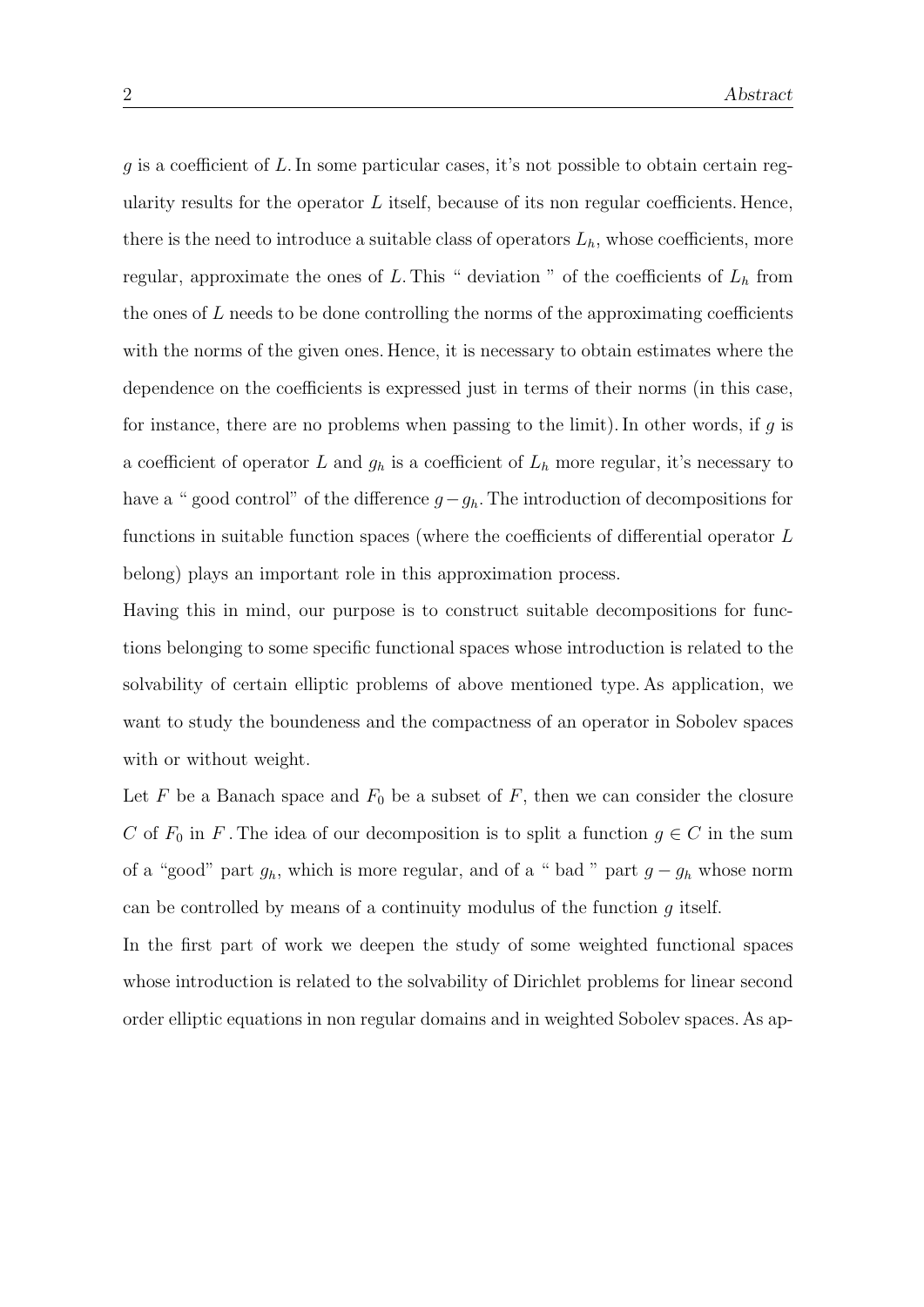plication, using some decomposition results for functions belonging to such weighted spaces, we prove some weighted norm inequalities on certain irregular domains of  $\mathbb{R}^n$ and the boundedness and the compactness of the operator (i) defined in a weighted Sobolev space.

The structure of Chapter 1 and of Chapter 2 reflects the above purposes.

In Chapter 1 we describe some properties and applications of certain weighted Sobolev spaces which represent the setting of our main results.

If k is non - negative integer, p is a real number,  $1 \le p < +\infty$ ,  $\Omega$  is a domain in  $\mathbb{R}^n$  with boundary  $\partial\Omega$ , σ is a vector of non - negative (positive almost everywhere) measurable functions on  $\Omega$ , which will be called weight, the weighted Sobolev space, usually denoted by  $W^{k,p}(\Omega;\sigma)$ , is defined as the set of all functions  $u = u(x)$  which are defined a.e. on  $\Omega$  and whose generalized (in the sense of distributions) derivatives  $\partial^{\alpha} u$  of orders  $|\alpha| \leq k$  satisfy

$$
\int_{\Omega} |\partial^{\alpha} u(x)|^p \sigma_{\alpha}(x) \, dx < +\infty \, .
$$

In Chapter 2, we consider a class of weight functions denoted by  $\mathcal{A}(\Omega)$  and the corresponding weighted Sobolev spaces  $W_s^{k,p}(\Omega)$  defined on open subsets  $\Omega$  of  $\mathbb{R}^n$ . More precisely, a measurable weight function  $\rho : \Omega \to \mathbb{R}_+$  belongs to the class  $\mathcal{A}(\Omega)$  if and only if there exists a costant  $\gamma \in \mathbb{R}_+$ , independent on x and y, such that

$$
\gamma^{-1} \rho(y) \le \rho(x) \le \gamma \rho(y), \qquad \forall y \in \Omega, \quad \forall x \in \Omega \cap B(y, \rho(y)),
$$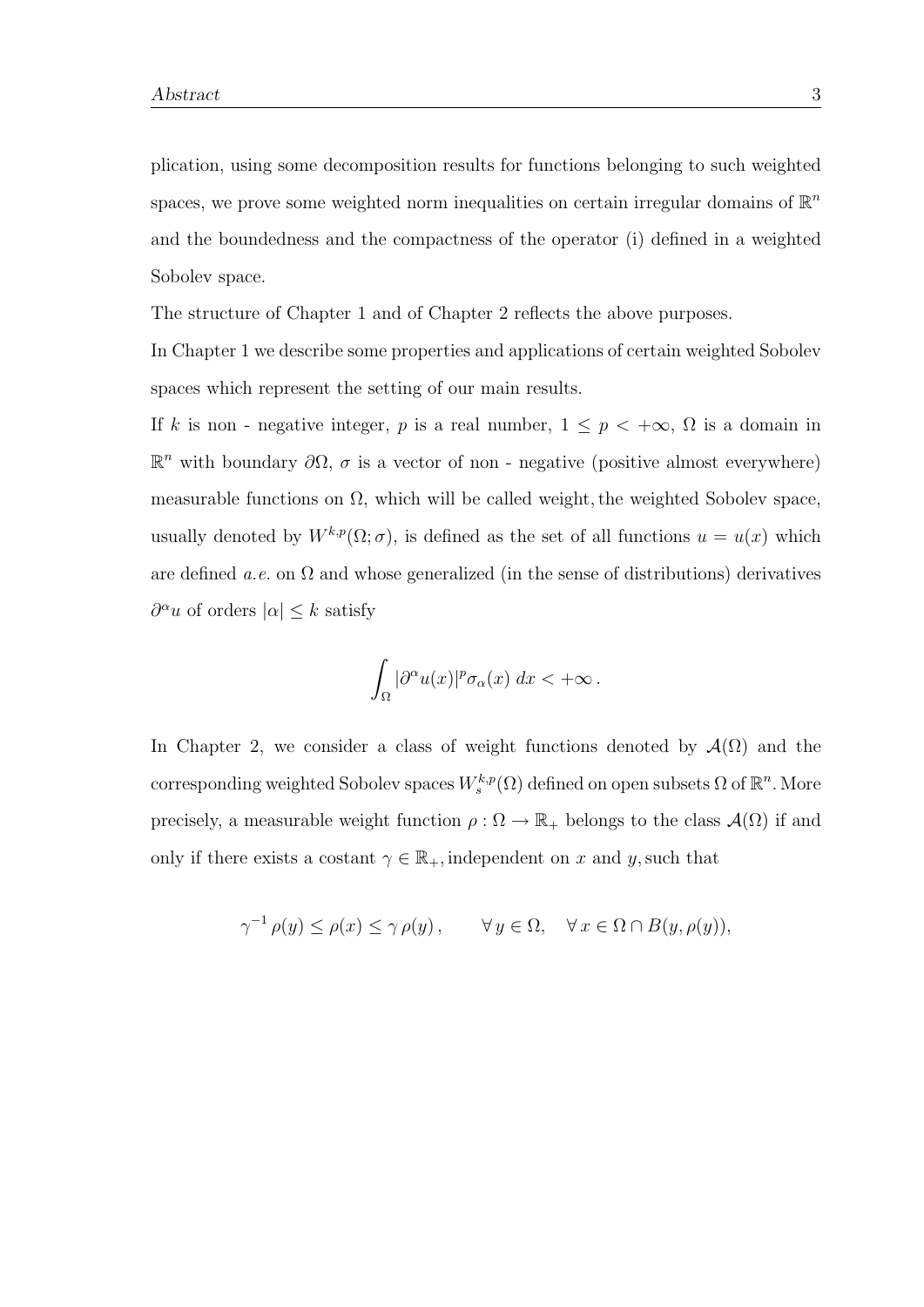For  $k \in \mathbb{N}_0$ ,  $s \in \mathbb{R}$  and  $1 \leq p \leq +\infty$ , we denote by  $W_s^{k,p}(\Omega)$  the space of distributions u on  $\Omega$  such that  $\rho^{s+|\alpha|-k} \partial^{\alpha} u \in L^p(\Omega)$  for  $|\alpha| \leq k$  and equipped with the norm

$$
||u||_{W_s^{k,p}(\Omega)} = \sum_{|\alpha| \leq k} ||\rho^{s+|\alpha|-k} \partial^\alpha u||_{L^p(\Omega)},
$$

where  $\rho$  is a weight function belonging to the class  $\mathcal{A}(\Omega)$ .

Moreover, in this Chapter we deepen the study of weighted functional spaces  $K_t^r$  and their properties.

Let  $r \in [1, +\infty]$  and  $t \in \mathbb{R}$ , we denote by  $K_t^r(\Omega)$  the class of all functions g, locally belonging to  $L^r(\Omega)$ , such that

$$
\sup_{\Omega} \left( \rho^{t-\frac{n}{r}}(x) \|g\|_{L^r(\Omega \cap B(x,\rho(x)))} \right) < +\infty,
$$

where the weight function  $\rho$  belongs to the class  $\mathcal{A}(\Omega)$ . It is easy to prove that the spaces  $L_t^{\infty}(\Omega)$  and  $C_o^{\infty}(\Omega)$  are subsets of  $K_t^r(\Omega)$  (the space  $L_t^{\infty}(\Omega)$  is the space of all functions g such that  $\rho^t g \in L^{\infty}(\Omega)$ . Therefore we can define two new spaces of functions  $\tilde{K}_t^r(\Omega)$  and  $\overset{\circ}{K}_t^r(\Omega)$  as the closures of  $L_t^{\infty}(\Omega)$  and  $C_o^{\infty}(\Omega)$  in  $K_t^r(\Omega)$ .

We construct suitable decompositions of functions  $g \in \tilde{K}_t^r(\Omega)$  and of functions  $g \in$  $\mathring{K}_t^r(\Omega)$ . Moreover, in the framework of spaces  $K_t^r(\Omega)$ , we study the operator (i) defined on weighted Sobolev space  $W_s^{k,p}(\Omega)$  and taking values in  $L^q(\Omega)$  with appropriate  $q \in [p, r]$ . We give suitable conditions on  $p, q, s, r, \rho, \Omega$  and on the function  $g \in K_t^r(\Omega)$ so that the following estimate holds

$$
||g u||_{L^{q}(\Omega)} \leq c \cdot ||g||_{K_{t}^{r}(\Omega)} \cdot ||u||_{W_{s}^{k,p}(\Omega)}, \qquad (iii)
$$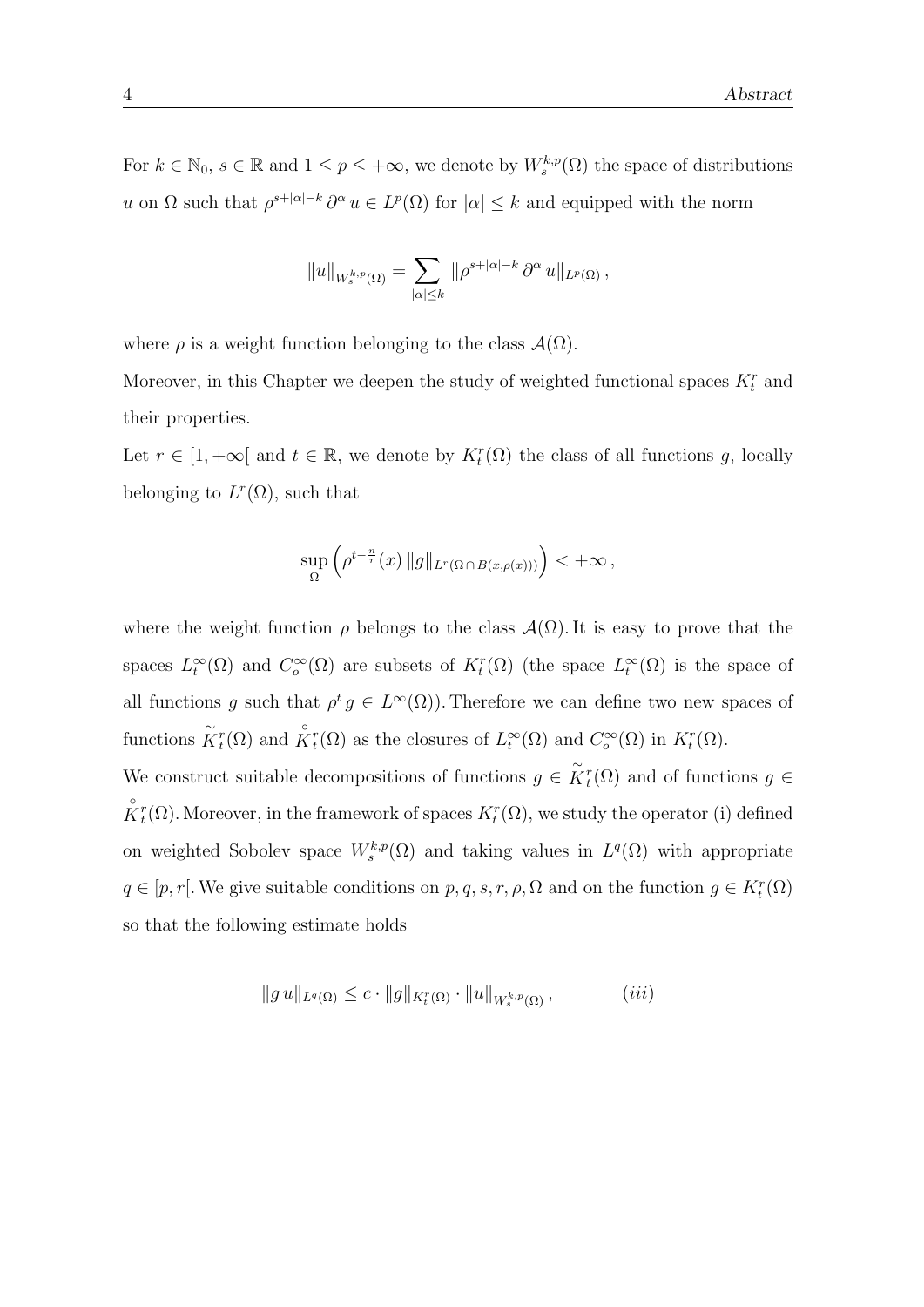If  $g \in \tilde{K}_t^r(\Omega)$  or  $g \in \overset{\circ}{K}_t^r(\Omega)$ , from (iii) we deduce boundedness and compactness results for the considered operator. The use of our decompositions in these results allows us to put in evidence how the bad part  $(g - g_h)$  of the function g in  $\tilde{K}_t^r(\Omega)$  or in  $\overset{\circ}{K}_{t}^{r}(\Omega)$ , affects the estimate.

In the study of the above mentioned Dirichlet problems on irregular or unbounded domains, there is the need to put some conditions at the infinity on the lower order coefficients of the elliptic differential operator. Such conditions are ensured, for instance, by the assumption that the coefficients belong to space  $\overset{\circ}{K}^r_t(\Omega)$ . This also gives the compactness of the operator (i).

In view of these last considerations, we put in evidence a new characterization of the spaces  $\hat{K}_t^r(\Omega)$  by means of the introduction a new subspace of  $K_t^r(\Omega)$ , denoted by  $\overset{*}{K}{}^r_t(\Omega)$  . We state that under suitable conditions on the weight function  $\rho \in \mathcal{A}(\Omega)$  the space  $\overset{*}{K}_{t}^{r}(\Omega)$  is settled between  $\overset{\circ}{K}_{t}^{r}(\Omega)$  and  $\overset{\sim}{K}_{t}^{r}(\Omega)$ . In particular we give a condition on the weight function in order to obtain that  $\overset{*}{K}^r_t(\Omega) = \overset{\circ}{K}^r_t(\Omega)$ .

In the last part of work we want to deepen the study of spaces of Morrey type. Also in this case, using some decomposition results for functions belonging to a suitable subspace of a space of Morrey type we want to deduce a compactness result for the operator (i) defined on Sobolev spaces without weight.

In Chapter 3 we analyze this aspect. Let  $\Omega$  be an unbounded open subset of  $\mathbb{R}^n$ ,  $n \geq 2$ . For  $p \in [1, +\infty[$  and  $\lambda \in [0, n],$  we consider the space  $M^{p,\lambda}(\Omega)$  of the functions g in  $L_{loc}^p(\overline{\Omega})$  such that

$$
\|g\|_{M^{p,\lambda}(\Omega)}^p = \sup_{\tau \in ]0,1] \atop x \in \Omega} \tau^{-\lambda} \int_{\Omega \cap B(x,\tau)} |g(y)|^p \ dy < +\infty,
$$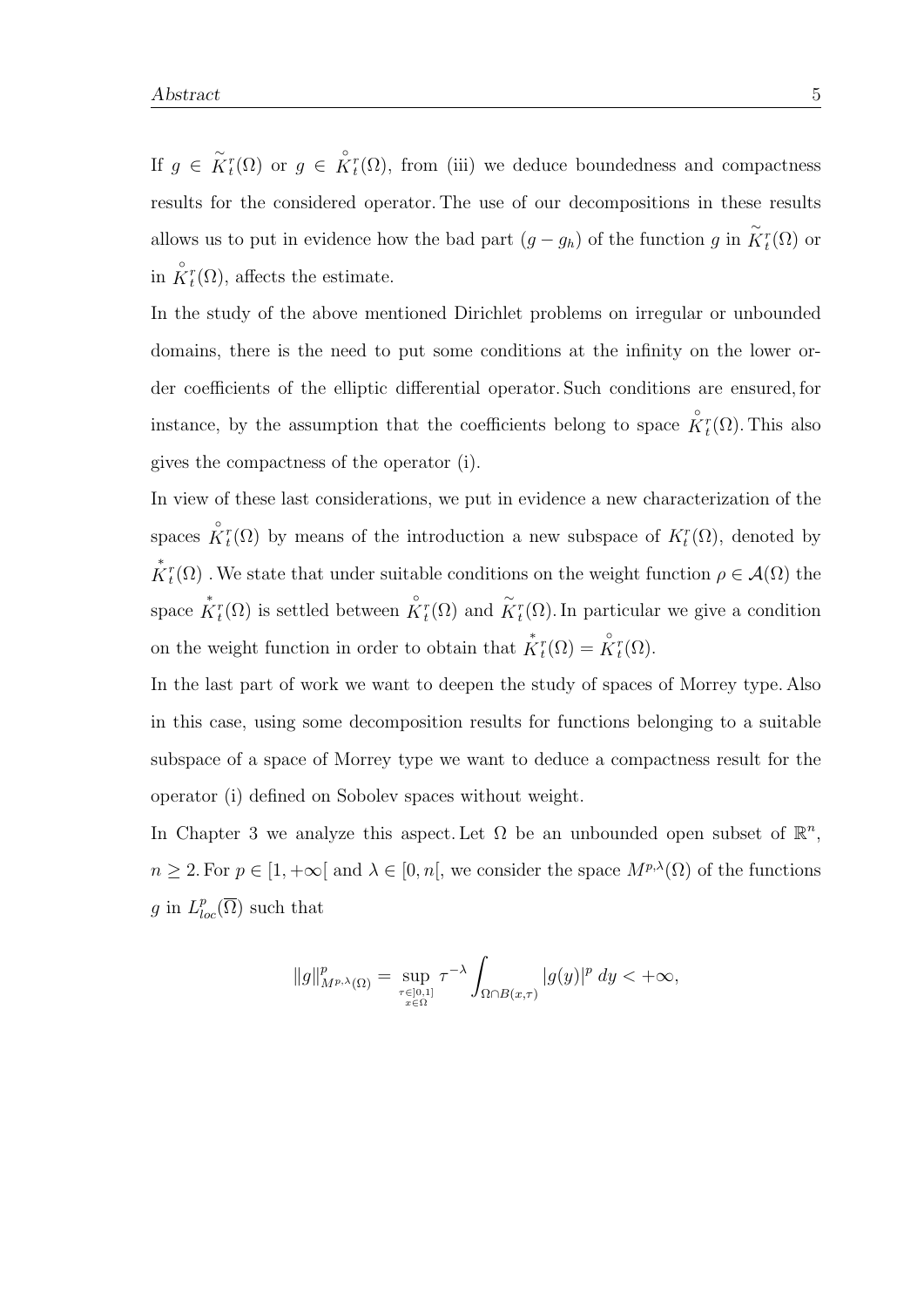where  $B(x, \tau)$  is the open ball with center x and radius  $\tau$ .

This space of Morrey type is a generalization of the classical Morrey space  $L^{p,\lambda}$  and strictly contains  $L^{p,\lambda}(\mathbb{R}^n)$  when  $\Omega = \mathbb{R}^n$ . Its introduction is related to the solvability of certain elliptic problems with discontinuous coefficients in the case of unbounded domains.

In the first part of Chapter 3, we turn our attention to the density property of Morrey type spaces. The example  $|x|^{(\lambda-n+1)/p}$  shows, the space  $L^{\infty}(\Omega)$  is not dense in the space  $M^{p,\lambda}(\Omega)$ . So, it's important and useful to give a new characterization of functions in the closure of  $L^{\infty}(\Omega)$  and  $C_o^{\infty}(\Omega)$  in  $M^{p,\lambda}(\Omega)$  (which are respectively denoted with  $\widetilde{M}^{p,\lambda}(\Omega)$  and  $M^{p,\lambda}_0$  $\binom{p,\lambda}{0}$ . By means of such chacterization lemmas we are allowed to construct suitable decompositions of functions in  $\widetilde{M}^{p,\lambda}(\Omega)$  and  $M_0^{p,\lambda}$  $\Omega^{p,\lambda}(\Omega)$  .

The second part of Chapter 3 is devoted to the analysis of the following multiplication operator

$$
u \in W^{k,p}(\Omega) \to gu \in L^q(\Omega)
$$

with a suitable q greater than p and g belonging to a space of Morrey type  $M^{p,\lambda}(\Omega)$ . By means of our decomposition results we are allowed to deduce a compactness result for the above mentioned operator.

The deeper examination of the structure of  $M^{p,\lambda}(\Omega)$  and of its subspaces lead us to the definition of a new functional space, that is a weighted Morrey type space, denoted by  $M_{\rho}^{p,\lambda}(\Omega)$ . In literature several authors have considered different kinds of weighted spaces of Morrey type and their applications to the study of elliptic equations, both in the degenerate case and in the non-degenerate one.

In Chapter 3 we consider another class of weight functions, denoted by  $\mathcal{G}(\Omega)$ , and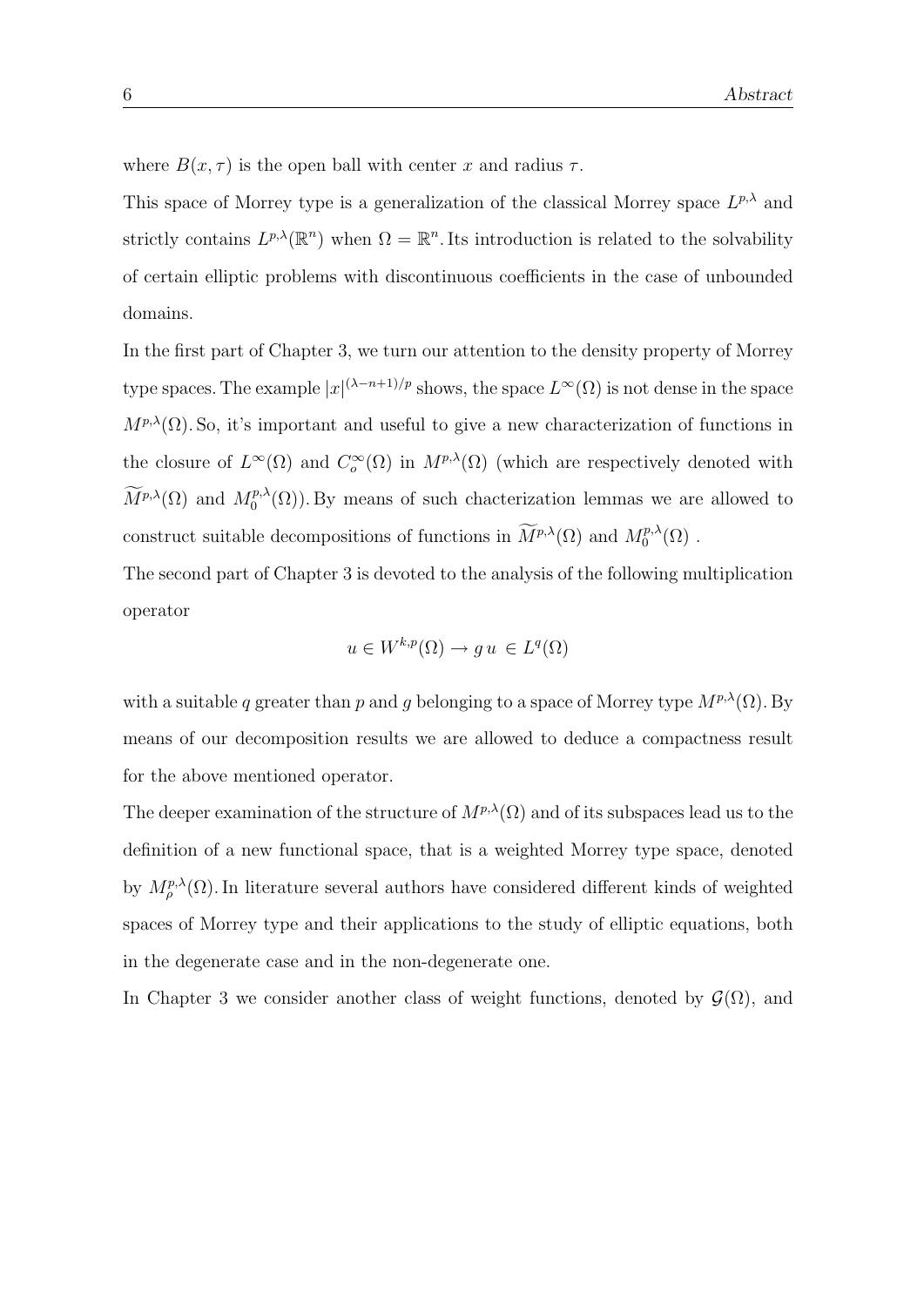we define the corresponding weighted space  $M_{\rho}^{p,\lambda}(\Omega)$ . More precisely, let  $d \in \mathbb{R}_+$ , a measurable weight function  $\rho : \Omega \to \mathbb{R}_+$  belongs to the class  $\mathcal{G}(\Omega, d)$  if and only if there exists  $\gamma \in \mathbb{R}_+$ , independent on x and y, such that

$$
\gamma^{-1} \rho(y) \le \rho(x) \le \gamma \rho(y), \qquad \forall y \in \Omega, \quad \forall x \in \Omega(y, d).
$$

We put

$$
\mathcal{G}(\Omega) = \bigcup_{d>0} \mathcal{G}(\Omega, d).
$$

Let  $\rho \in \mathcal{G}(\Omega) \cap L^{\infty}(\Omega)$  and let d be the positive real number such that  $\rho \in \mathcal{G}(\Omega, d)$ . Fix a Lebesgue measurable subset E of  $\Omega$ , for  $p \in [1, +\infty], \lambda \in [0, n]$  we denote by  $M^{p,\lambda}_{\rho}(\Omega)$ the space of all functions  $g \in M^{p,\lambda}(\Omega)$  such that

$$
\lim_{h \to +\infty} \Big( \sup_{\substack{E \in \Sigma(\Omega) \\ \sup_{\substack{x \in \Omega \\ \tau \in [0,d]}} \tau^{-\lambda} \rho(x)|E(x,\tau)| \leq \frac{1}{h}}} \|g \chi_E\|_{M^{p,\lambda}(\Omega)} \Big) = 0,
$$

We prove that the space  $M^{p,\lambda}_{\rho}(\Omega)$  is settled between  $M^{p,\lambda}_0$  $\int_0^{p,\lambda}(\Omega)$  and  $M^{p,\lambda}(\Omega)$ . In particular, we provide some conditions on  $\rho$  that entail  $M_0^{p,\lambda}$  $\delta_0^{p,\lambda}(\Omega)=M_{\rho}^{p,\lambda}(\Omega).$ 

We remark that the results of this work can be used in the study of elliptic problems. More precisely, the estimates obtained in Chapter 2 can be used, for instance, in the study of some elliptic problems on irregular domains ( i.e. domains with singular boundary) and in weighted Sobolev spaces  $W_s^{k,p}$  to prove that the considered operators (whose lower order coefficients belong to weighted functional spaces  $K_t^r$ ) have closed range or are semi-Fredholm. The estimates obtained in Chapter 3 can be useful, for instance, in the study of Dirichlet problems concerning elliptic equations in